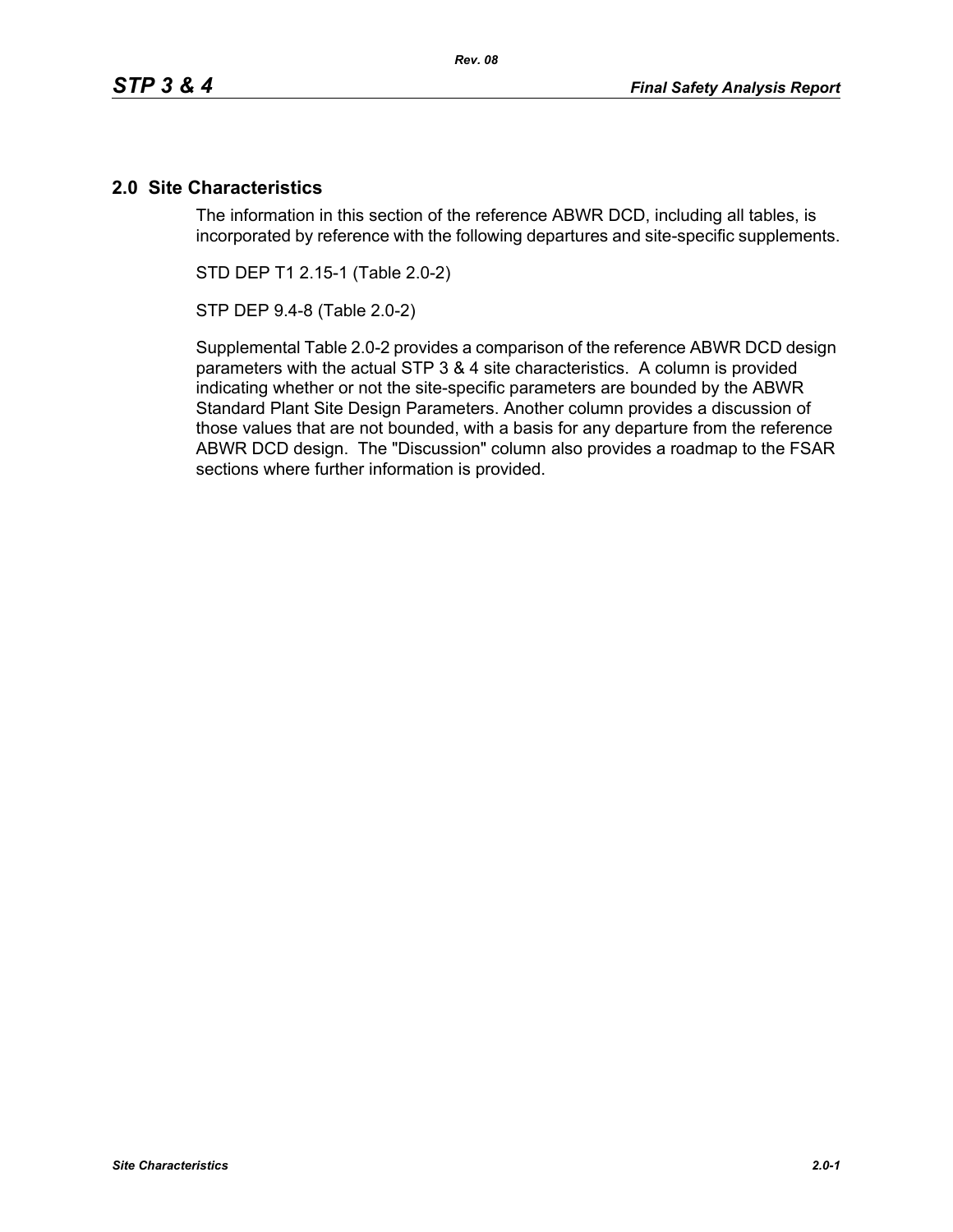| <b>Subject</b>                                                                     | <b>ABWR Standard Plant Site</b><br><b>Design Parameters</b>                                                                                                                       | <b>STP 3 &amp; 4 Site Characteristics</b>                        | <b>Bounded</b><br>(Yes/No)      | <b>Discussion</b>                                                                                                                                                                                                                                                                                    |
|------------------------------------------------------------------------------------|-----------------------------------------------------------------------------------------------------------------------------------------------------------------------------------|------------------------------------------------------------------|---------------------------------|------------------------------------------------------------------------------------------------------------------------------------------------------------------------------------------------------------------------------------------------------------------------------------------------------|
| Maximum<br><b>Ground Water</b><br>Level                                            | 61.0 cm (2 ft) below grade                                                                                                                                                        | 28 ft MSL                                                        | Yes                             | Maximum groundwater level site<br>characteristic is 6 ft below nominal finished<br>plant grade. Further information on maximum<br>groundwater level is provided in Subsection<br>2.4S.12.                                                                                                            |
|                                                                                    | Extreme Wind   Basic Wind Speed:                                                                                                                                                  |                                                                  |                                 | Further information on extreme winds is                                                                                                                                                                                                                                                              |
|                                                                                    | 177 km/h [1] /197 km/h [2]<br>Per Section 3.3.1.1, the<br>reference ABWR DCD basic<br>wind speed corresponds to a 50-<br>year/100-year wind velocity (3-<br>second wind gust) of: |                                                                  |                                 | provided in Subsection 2.3S.1.                                                                                                                                                                                                                                                                       |
|                                                                                    | 203 km/h/224 km/h<br>(126 mph/139 mph)                                                                                                                                            | 201 km/h/215 km/h<br>(125 mph/134 mph) for 3-second wind<br>gust | <b>Yes</b>                      |                                                                                                                                                                                                                                                                                                      |
| <b>STP Site</b><br><b>Hurricane</b><br><b>Wind Speed</b><br>and Missiles<br>$[12]$ | <b>None</b>                                                                                                                                                                       | 338 km/h (210 mph) for 3-second wind<br>gust                     | <b>Not</b><br><b>Applicable</b> | Maximum hurricane wind speed for the STP<br>Site was determined in accordance with<br>Regulatory Guide 1.221 as described in<br>Subsection 2.3S.1.3.3.2.<br>Hurricane generated missile spectrum was<br>determined in accordance with Regulatory<br>Guide 1.221 as described in Subsection<br>3H.11. |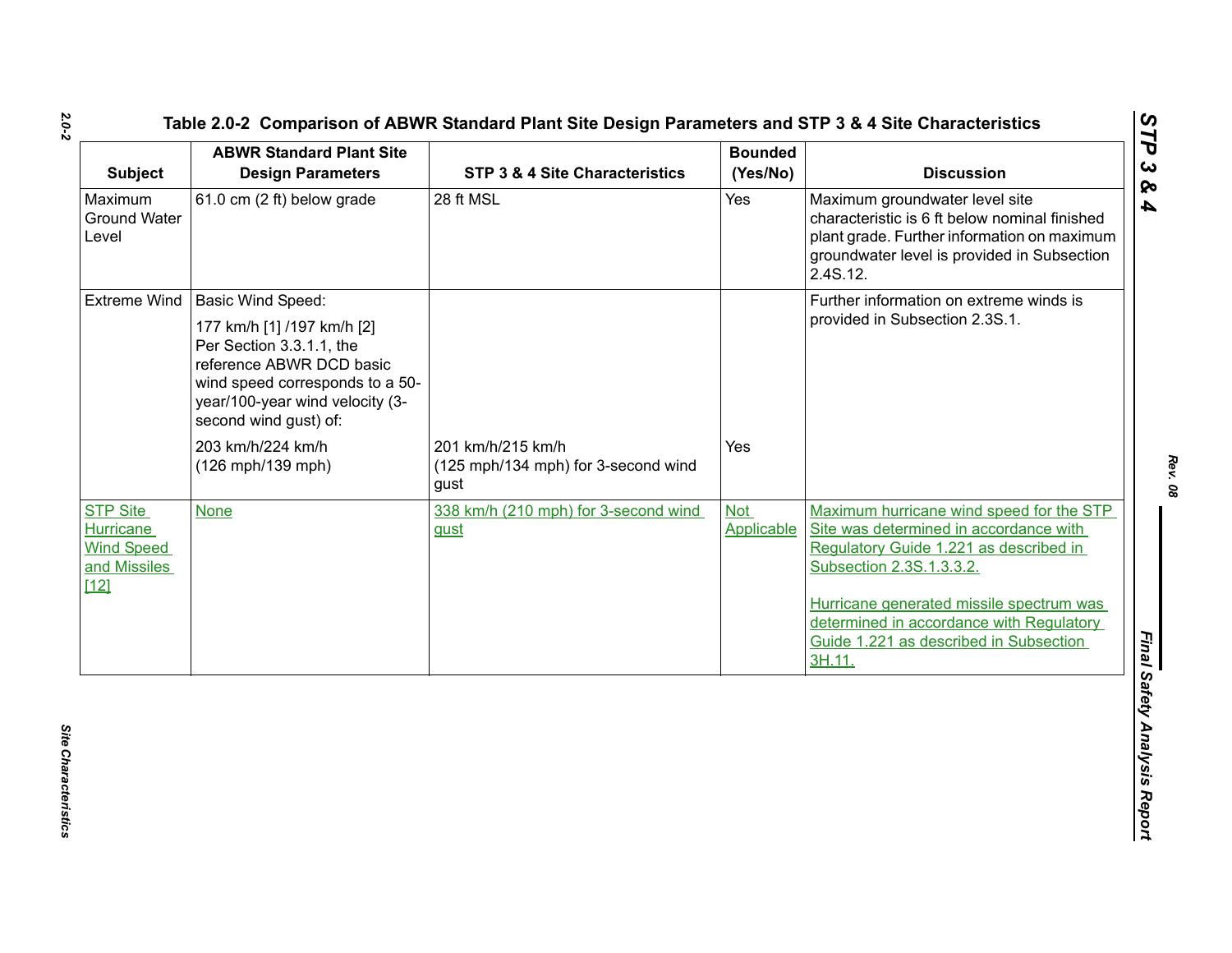| <b>Subject</b>                                | <b>ABWR Standard Plant Site</b><br><b>Design Parameters</b> | STP 3 & 4 Site Characteristics                 | <b>Bounded</b><br>(Yes/No) | <b>Discussion</b>                                                                                                                                                                                                                                                                                                                                                                                                                                                                                                                                                                                                                                                                                                                                                                                                                                                                                           |
|-----------------------------------------------|-------------------------------------------------------------|------------------------------------------------|----------------------------|-------------------------------------------------------------------------------------------------------------------------------------------------------------------------------------------------------------------------------------------------------------------------------------------------------------------------------------------------------------------------------------------------------------------------------------------------------------------------------------------------------------------------------------------------------------------------------------------------------------------------------------------------------------------------------------------------------------------------------------------------------------------------------------------------------------------------------------------------------------------------------------------------------------|
| Maximum<br>Flood (or<br>Tsunami)<br>Level [8] | 30.5 cm (1 ft) below grade                                  | 182.9 cm (6.0 ft) above nominal plant<br>grade | No                         | As discussed in Subsection 2.4S.4, the<br>design basis flood level is<br>40.0 ft (1219.2 cm) above MSL (MSL<br>NVGD29). This level is based on the breach<br>of the Main Cooling Reservoir (MCR)<br>resulting in a flood level of approximately 6.0<br>ft (182.9 cm) above nominal plant grade,<br>which is 34 ft (1036.3 cm) MSL (see STP<br>DEP T1 5.0-1).<br>STP 3 & 4 safety-related structures,<br>systems, and components (SSCs) are<br>designed for or protected from this flooding<br>event by watertight doors to prevent the entry<br>of water into the Reactor Buildings and<br>Control Buildings in case of a flood. Flooding<br>protection requirements due to the maximum<br>flood level are discussed in Section 3.4.<br>In addition, an external flooding PRA<br>analyses for STP 3 & 4 concluded that the<br>risk from external flooding is acceptably low<br>as discussed in Section 19R. |
|                                               |                                                             |                                                |                            |                                                                                                                                                                                                                                                                                                                                                                                                                                                                                                                                                                                                                                                                                                                                                                                                                                                                                                             |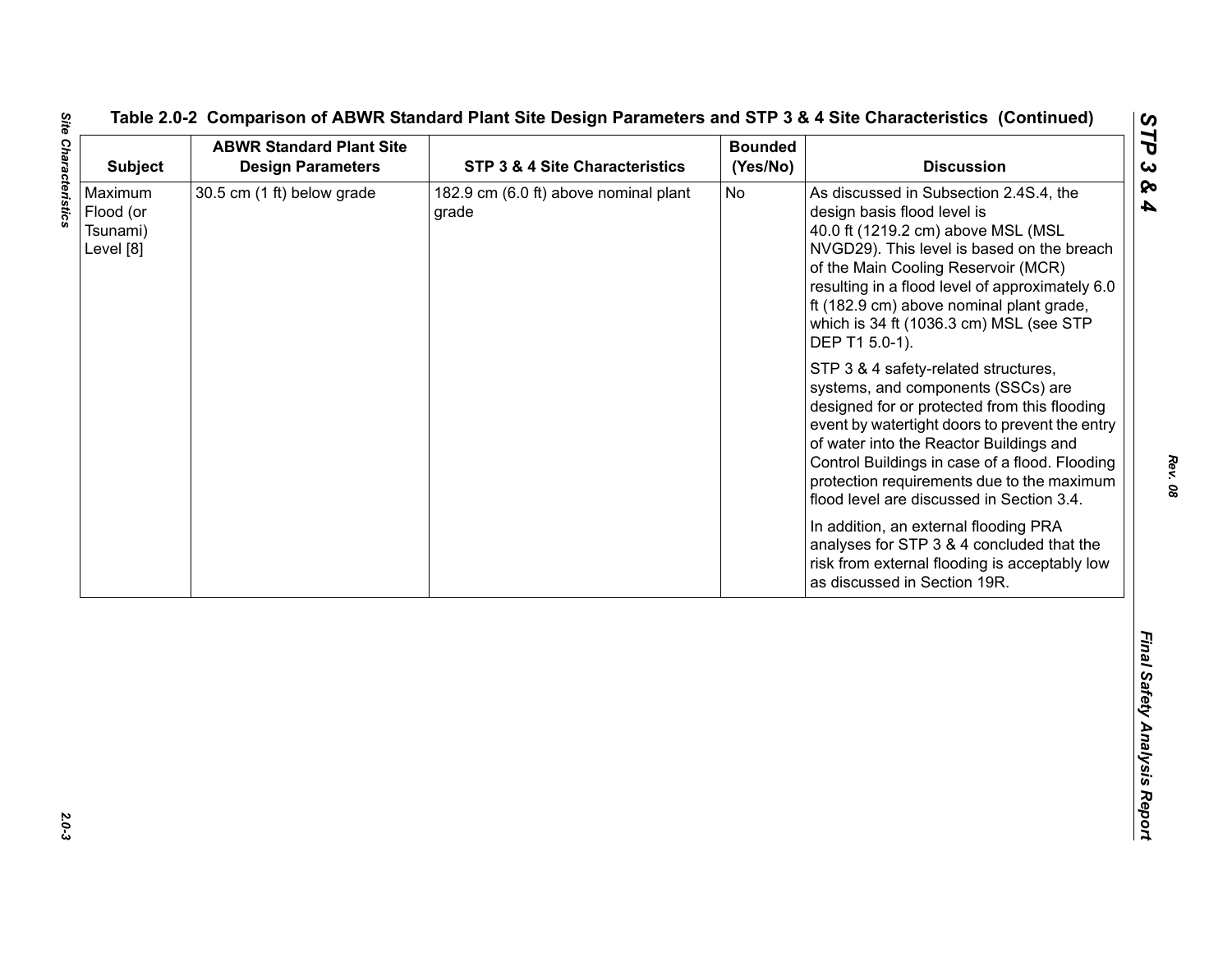| <b>Subject</b> | <b>ABWR Standard Plant Site</b><br><b>Design Parameters</b> | <b>STP 3 &amp; 4 Site Characteristics</b>                             | <b>Bounded</b><br>(Yes/No) | <b>Discussion</b>                                                              |
|----------------|-------------------------------------------------------------|-----------------------------------------------------------------------|----------------------------|--------------------------------------------------------------------------------|
| Tornado        | Maximum Tornado Wind Speed:<br>483 km/h (300 mph)           | 322 km/h (200 mph)                                                    | Yes                        | Further information on tornado parameters is<br>provided in Subsection 2.3S.1. |
|                | Maximum Rotational Speed:<br>386 km/h (240 mph)             | 257 km/h (160 mph)                                                    | Yes                        |                                                                                |
|                | <b>Translational Velocity:</b><br>97 km/h (60 mph)          | 64 km/h (40 mph)                                                      | Yes                        |                                                                                |
|                | Radius:<br>45.7 m (150 ft)                                  | 45.7m (150 ft)                                                        | Yes                        |                                                                                |
|                | Maximum Pressure Drop:<br>13.827 kPaD (2.0 psi)             | 6.2 kPaD (0.9 psi)                                                    | Yes                        |                                                                                |
|                | Rate of Pressure Drop:<br>8.277 kPa/s (1.2 psi/sec)         | 2.8 kPa/sec (0.4 psi/sec)                                             | Yes                        |                                                                                |
|                | Missile Spectra:<br>Spectrum I [4]                          | Region II missile spectrum from<br>Regulatory Guide 1.76, Revision 1. | Yes                        | Further information on missile spectra is<br>provided in Subsections 3.5.1.4.  |
|                |                                                             |                                                                       |                            |                                                                                |
|                |                                                             |                                                                       |                            |                                                                                |

*Rev. 08*

*2.0-4*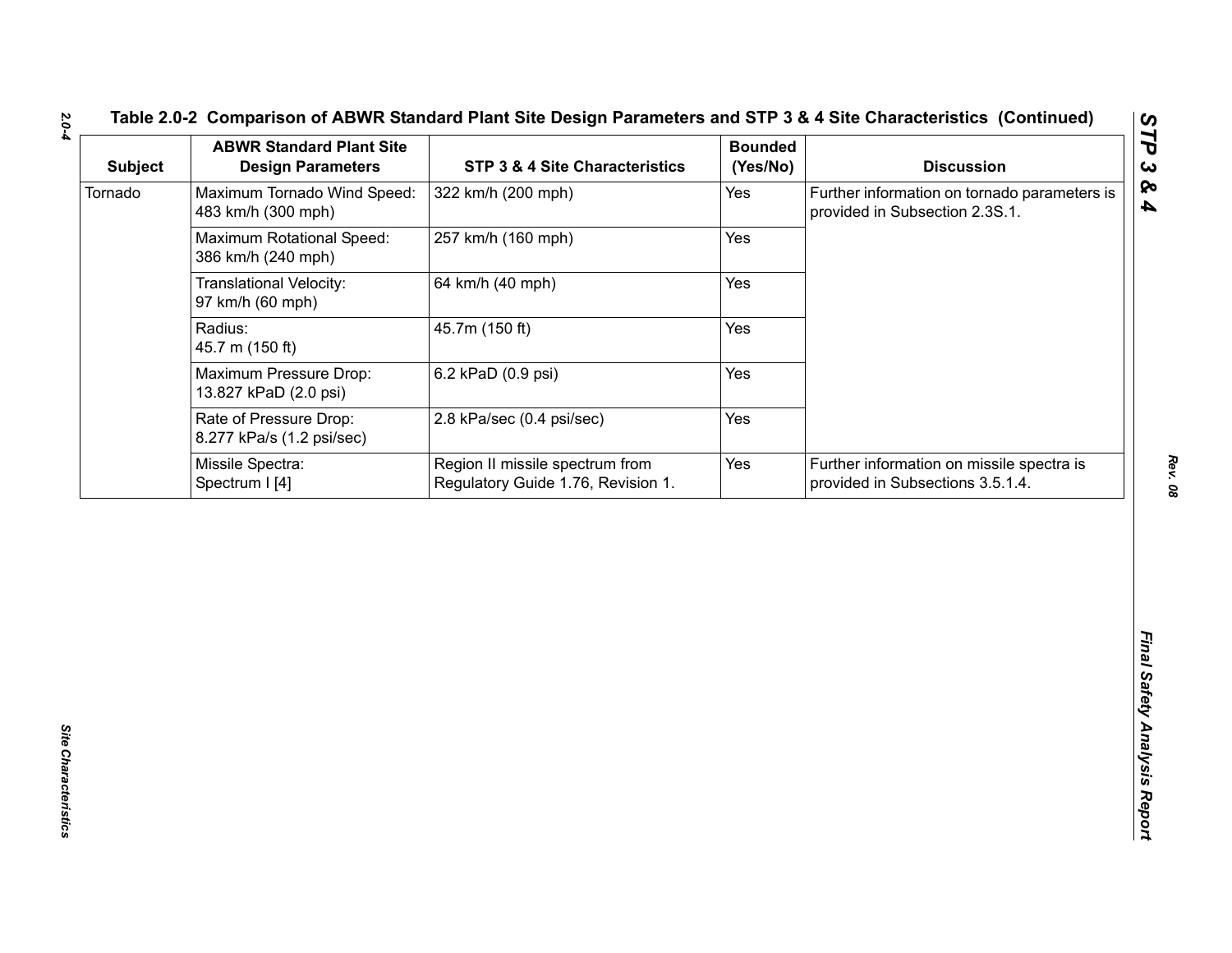| <b>Subject</b>                        | <b>ABWR Standard Plant Site</b><br><b>Design Parameters</b> | STP 3 & 4 Site Characteristics                                                              | <b>Bounded</b><br>(Yes/No) | <b>Discussion</b>                                                                                                                                                                                                                                                                                                                                                                                                                                                                                                                                                                                                                                                                                                                                                                                                                                                |
|---------------------------------------|-------------------------------------------------------------|---------------------------------------------------------------------------------------------|----------------------------|------------------------------------------------------------------------------------------------------------------------------------------------------------------------------------------------------------------------------------------------------------------------------------------------------------------------------------------------------------------------------------------------------------------------------------------------------------------------------------------------------------------------------------------------------------------------------------------------------------------------------------------------------------------------------------------------------------------------------------------------------------------------------------------------------------------------------------------------------------------|
| Precipitation<br>(for Roof<br>Design) | Maximum Rainfall Rate:<br>49.3 cm/h (19.4 in/hr) [3]        | 50.3 cm/h (19.8 in/hr)                                                                      | No                         | As discussed in Subsection 2.4S.2, the site-<br>specific maximum rainfall rate is 50.3 cm/h<br>(19.8 in/hr), which exceeds the DCD<br>standard plant site design parameter (see<br>STP DEP T1 5.0-1).                                                                                                                                                                                                                                                                                                                                                                                                                                                                                                                                                                                                                                                            |
|                                       |                                                             |                                                                                             |                            | The maximum rainfall rate is used as one<br>factor in determining the structural loading<br>conditions for roof design. A review of the<br>reference ABWR DCD Tier 2 Appendices<br>3H.1and 3H.2 indicates that standard ABWR<br>Seismic Category I structures have roofs<br>without parapets or parapets with scuppers<br>to supplement roof drains so that large<br>inventories of precipitation cannot<br>accumulate. Appendix 3H.6 states that the<br>roof of the site-specific Seismic Category I<br>structures (i.e. reactor service water pump<br>houses) are designed without parapets so<br>that excessive ponding of water cannot<br>occur. Therefore, the 1 cm/hr exceedance in<br>maximum rainfall rate will not result in a<br>substantial increase in the roof design<br>loading; and therefore, will not affect the<br>design of these structures. |
|                                       | Maximum Snow Load:                                          |                                                                                             |                            | Further information on maximum snow load                                                                                                                                                                                                                                                                                                                                                                                                                                                                                                                                                                                                                                                                                                                                                                                                                         |
|                                       | 2.394 kPa (50 psf)                                          | Normal roof snow load = $6.6$ psf and<br>Extreme winter precipitation roof load =<br>47 psf | Yes                        | is provided in Subsection 3H.6.4.3.3.5.<br>Parapet height of ABWR Standard Plant<br>structures will be limited to 9 inches.                                                                                                                                                                                                                                                                                                                                                                                                                                                                                                                                                                                                                                                                                                                                      |

 $2.0 - 5$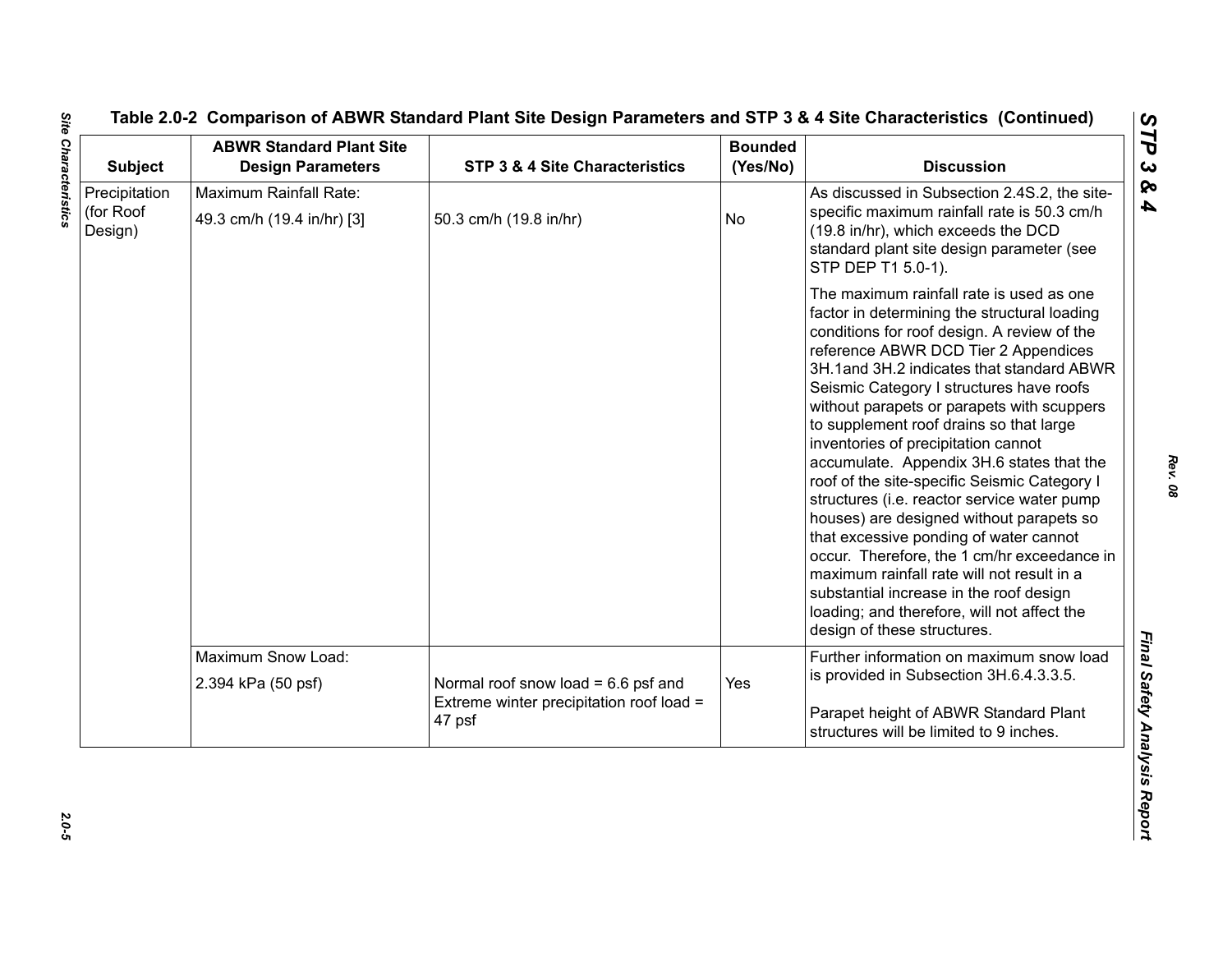| <b>Subject</b>        | <b>ABWR Standard Plant Site</b><br><b>Design Parameters</b> | STP 3 & 4 Site Characteristics               | <b>Bounded</b><br>(Yes/No) | <b>Discussion</b>                                                                                                                                                                                                                                                                                                                                                                                                                                                                                                                     |
|-----------------------|-------------------------------------------------------------|----------------------------------------------|----------------------------|---------------------------------------------------------------------------------------------------------------------------------------------------------------------------------------------------------------------------------------------------------------------------------------------------------------------------------------------------------------------------------------------------------------------------------------------------------------------------------------------------------------------------------------|
| Ambient               |                                                             | 1% Exceedance Values                         |                            | The maximum dry-bulb temperature in                                                                                                                                                                                                                                                                                                                                                                                                                                                                                                   |
| Design<br>Temperature | Maximum:<br>37.8°C (100°F) dry-bulb                         | 32.8°C (91°F) dry-bulb [9]                   | Yes                        | combination with coincident wet-bulb<br>temperature provides the state point<br>(enthalpy of the air) that is used as design                                                                                                                                                                                                                                                                                                                                                                                                          |
|                       | Maximum:<br>25°C (77°F) wet-bulb<br>(coincident)            | 26.3°C (79.3°F) wet-bulb<br>(coincident) [9] | <b>No</b>                  | input for HVAC system design to determine<br>cooling loads. The 1% exceedance STP<br>site-specific state point value is not bounded                                                                                                                                                                                                                                                                                                                                                                                                   |
|                       | Maximum:<br>26.7°C (80°F) wet-bulb                          | 27.3°C (81.2°F) wet-bulb<br>(non-coincident) | <b>No</b>                  | by the 1% exceedance ABWR state point<br>(see STP DEP T1 5.0-1).                                                                                                                                                                                                                                                                                                                                                                                                                                                                      |
|                       | (non-coincident)                                            |                                              |                            | Nonsafety-related HVAC systems are<br>designed based on outdoor summer<br>temperatures of 32.8°C dry bulb and 26.3°C<br>wet bulb (coincident) and outdoor winter<br>temperature of 2.1°C dry bulb.                                                                                                                                                                                                                                                                                                                                    |
|                       | Minimum:<br>$-23.3^{\circ}$ C (-9.9 $^{\circ}$ F)           | 2.1°C (35.8°F) [9]                           | Yes                        | Based on a review of the reference ABWR<br>DCD Tier 2 Section 9.4, the Control Building                                                                                                                                                                                                                                                                                                                                                                                                                                               |
|                       |                                                             | 0% Exceedance Values (Historical limit)      |                            | HVAC, and Reactor Building Safety Related<br>Electrical Equipment HVAC systems are                                                                                                                                                                                                                                                                                                                                                                                                                                                    |
|                       | Maximum:<br>46.1°C (115°F) dry-bulb                         | 44.1°C (111.3°F) dry-bulb                    | Yes                        | designed for an outdoor summer maximum<br>temperature of 46°C. This temperature                                                                                                                                                                                                                                                                                                                                                                                                                                                       |
|                       | Maximum:<br>26.7°C (80°F) wet-bulb<br>(coincident)          | 22.4°C (72.4°F) wet-bulb (coincident)        | Yes                        | corresponds to the ABWR 0% exceedance<br>value. The ABWR 0% exceedance state<br>point bounds the STP site-specific 0%<br>exceedance state point and the 1%<br>exceedance state point. Therefore, the<br>reference ABWR DCD cooling loads<br>calculated based on 0% exceedance values<br>for Control Building HVAC, and Reactor<br><b>Building Safety Related Electrical Equipment</b><br>HVAC systems are bounding. Therefore, the<br>change in 1% exceedance wet bulb<br>temperature has no adverse impact on these<br>HVAC systems. |

*Site Characteristics* 

Site Characteristics

*Rev. 08*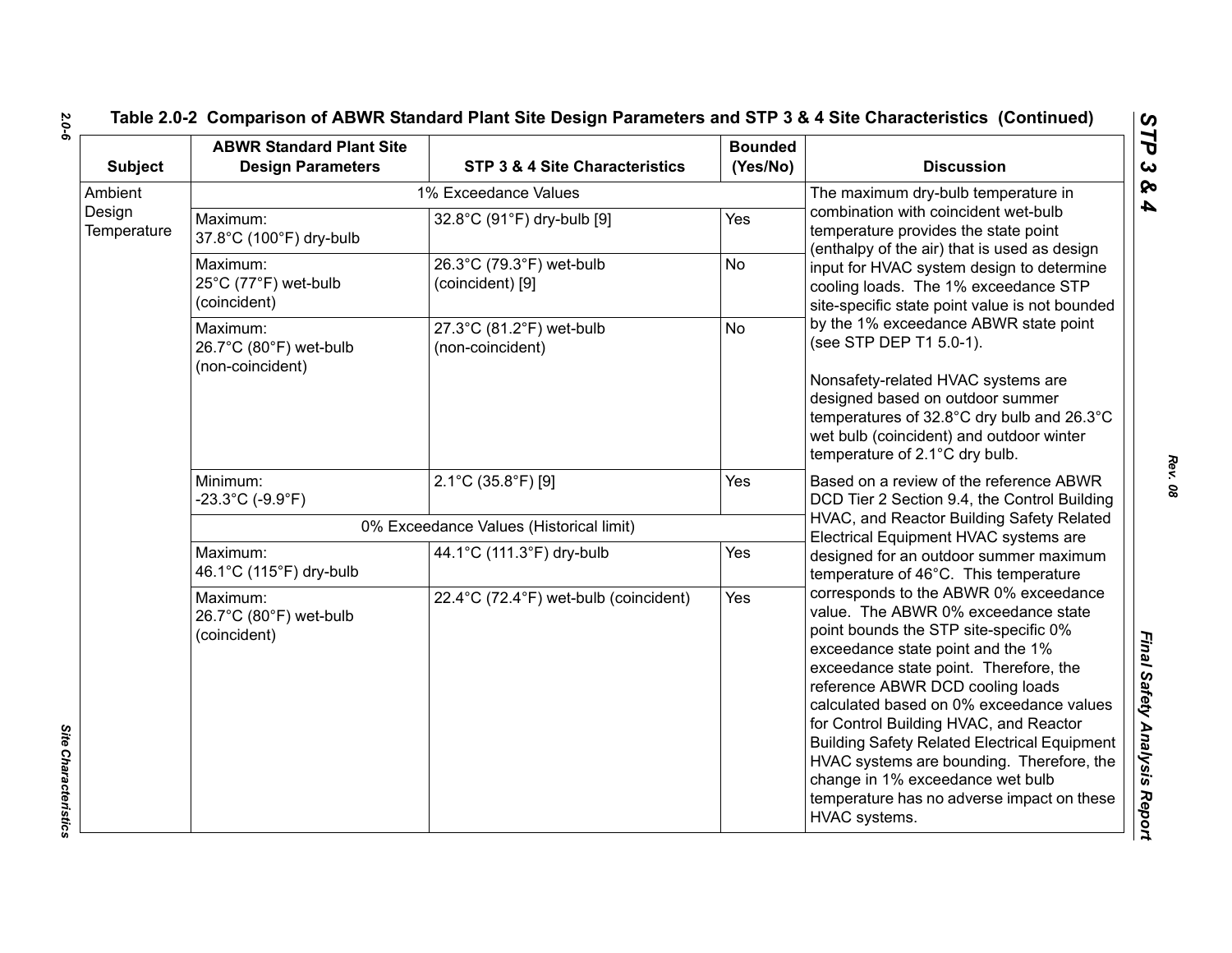| <b>Subject</b> | <b>ABWR Standard Plant Site</b><br><b>Design Parameters</b> | <b>STP 3 &amp; 4 Site Characteristics</b>     | <b>Bounded</b><br>(Yes/No) | <b>Discussion</b>                                                                                                                                                                                                                                                                                                                                                                                                                                                                                                                                                                                                                                                                                                                                                                                                                                                                                                                                                                                                                                              |
|----------------|-------------------------------------------------------------|-----------------------------------------------|----------------------------|----------------------------------------------------------------------------------------------------------------------------------------------------------------------------------------------------------------------------------------------------------------------------------------------------------------------------------------------------------------------------------------------------------------------------------------------------------------------------------------------------------------------------------------------------------------------------------------------------------------------------------------------------------------------------------------------------------------------------------------------------------------------------------------------------------------------------------------------------------------------------------------------------------------------------------------------------------------------------------------------------------------------------------------------------------------|
|                | Maximum<br>27.2°C (81°F) wet-bulb<br>(non-coincident)       | 31.3°C (88.3°F) wet-bulb (non-<br>coincident) | No                         | The non-safety related Reactor Building<br>Secondary Containment HVAC system has<br>been redesigned. Details of the changes can                                                                                                                                                                                                                                                                                                                                                                                                                                                                                                                                                                                                                                                                                                                                                                                                                                                                                                                                |
|                | Minimum:<br>$-40^{\circ}$ C (-40 $^{\circ}$ F)              | $-15.8^{\circ}$ C (3.6 $^{\circ}$ F)          | Yes                        | be found in Chapter 9.4. The Radwaste<br>Building, some of the Radwaste<br>Management systems, and the Radwaste<br>Building HVAC systems have been<br>redesigned. Further details of these changes<br>can be found in Chapter 11 and Chapter 9.4.<br>The Radwaste Building HVAC systems are<br>STP specific and have been designed to<br>STP site-specific ambient temperatures and<br>the revised HVAC design is compliant with<br>STP 3&4 Characteristics.<br>The maximum non-coincident wet-bulb is<br>used as input for short-term performance of<br>cooling towers. In the case of STP 3 & 4, this<br>value is an hourly data point for the 30-day<br>evaporation analysis. The site-specific<br>maximum non-coincident wet-bulb<br>temperatures on an hourly basis are not<br>bounded by the reference ABWR site<br>parameters. However, the calculated 30-day<br>and 24-hour consecutive maximum non-<br>coincident wet-bulb temperatures have been<br>determined to be less than the DCD non-<br>coincident hourly value (see STP DEP T1<br>$5.0-1$ ). |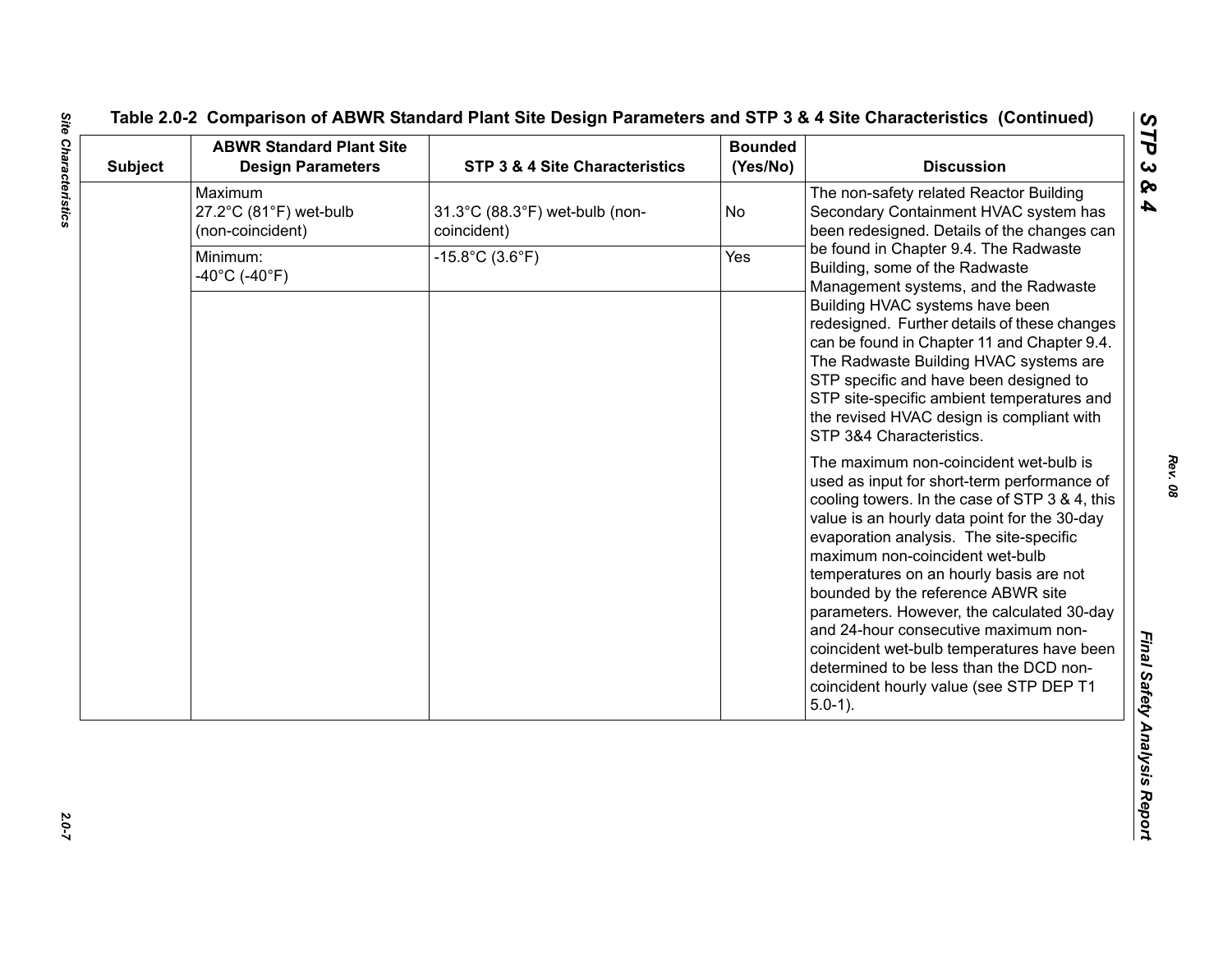| <b>Subject</b> | <b>ABWR Standard Plant Site</b><br><b>Design Parameters</b>                                     | STP 3 & 4 Site Characteristics                                                                                    | <b>Bounded</b><br>(Yes/No) | <b>Discussion</b>                                                                                                                                                                                                                                                                                                                                                                                                                                                                                                                                                                                        |
|----------------|-------------------------------------------------------------------------------------------------|-------------------------------------------------------------------------------------------------------------------|----------------------------|----------------------------------------------------------------------------------------------------------------------------------------------------------------------------------------------------------------------------------------------------------------------------------------------------------------------------------------------------------------------------------------------------------------------------------------------------------------------------------------------------------------------------------------------------------------------------------------------------------|
|                |                                                                                                 |                                                                                                                   |                            | The UHS cooling tower long-term cumulative<br>evaporation for the postulated LOCA case<br>has been evaluated using the STP site-<br>specific worst-case 30 consecutive day<br>weather data as discussed in FSAR Section<br>9.2.5.5.1. The UHS basin water<br>temperature has been evaluated using the<br>STP 3 & 4 site characteristic wet-bulb (non-<br>coincident) value. Thus, the 0% exceedance<br>and 1% exceedance values for non<br>coincident wet-bulb temperatures not being<br>bounded have no adverse impact on the STP<br>3 & 4 UHS performance as determined in<br>accordance with RG 1.27. |
|                | Soil Properties   Minimum Static Bearing<br>Capacity:<br>718.20 kPa (15,000 psf) [5]            | Minimum bearing capacity 718.20 kPa<br>(15,000 psf) (gross pressure) with<br>average settlements up to 7.0 inches | Yes                        | Further information on minimum static<br>bearing capacity is provided in Subsection<br>2.5S.4.                                                                                                                                                                                                                                                                                                                                                                                                                                                                                                           |
|                | Minimum Shear Wave Velocity:<br>305 m/s (1000 ft/sec) [6]                                       | See Note 6a                                                                                                       | No                         | Further information on shear wave velocity<br>provided in Subsections 2.5S.4.4 and<br>2.5S.4.7.                                                                                                                                                                                                                                                                                                                                                                                                                                                                                                          |
|                | Liquefaction Potential:<br>None at plant site resulting from<br>site specific SSE ground motion | None                                                                                                              | Yes                        | Further information on liquefaction potential<br>is provided in Subsection 2.5S.4.8.                                                                                                                                                                                                                                                                                                                                                                                                                                                                                                                     |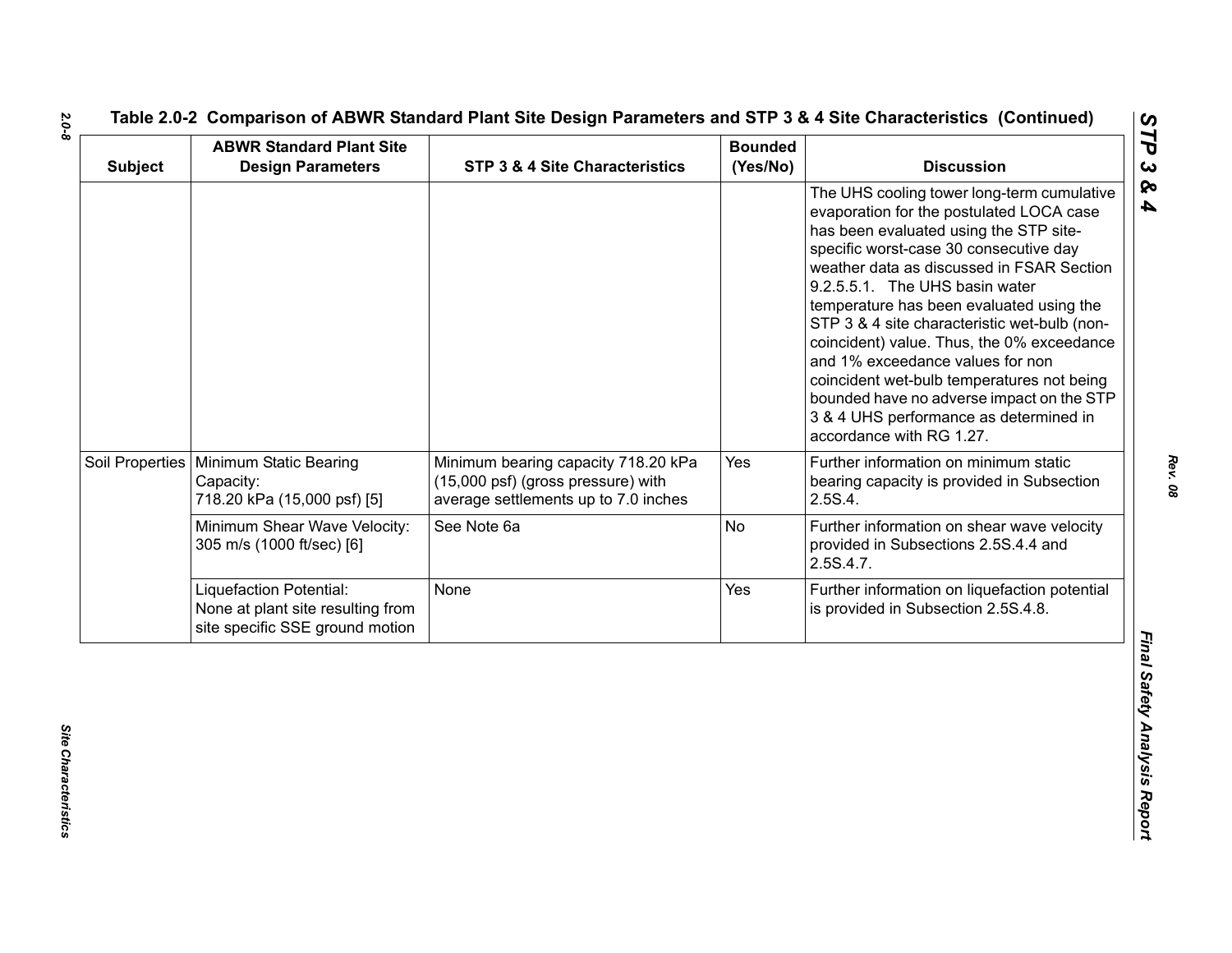| <b>Subject</b> | <b>ABWR Standard Plant Site</b><br><b>Design Parameters</b>  | STP 3 & 4 Site Characteristics                    | <b>Bounded</b><br>(Yes/No) | <b>Discussion</b>                                                                                                                                                                                     |
|----------------|--------------------------------------------------------------|---------------------------------------------------|----------------------------|-------------------------------------------------------------------------------------------------------------------------------------------------------------------------------------------------------|
| Seismology     | <b>SSE Peak Ground Acceleration</b><br>(PGA): 0.30g [7]      | Ground Mean Response Spectra<br>(GMRS) PGA: 0.09g | Yes                        | Further information on the GMRS calculation<br>of PGA is provided in Subsection 2.5S.2.6.                                                                                                             |
|                | <b>SSE Response Spectra:</b><br>per RG 1.60                  | GMRS developed per RG 1.208                       | Yes                        | Further information on the SSE Response<br>Spectra with site-specific GMRS is provided<br>in Subsection 2.5S.2.6.                                                                                     |
|                | <b>SSE Time History:</b><br>Envelope SSE Response<br>Spectra | ▃                                                 |                            | See Appendix 3H.6 for discussion of site-<br>specific time histories consistent with the<br>GMRS defined in Subsection 2.5S.2 as input<br>to the seismic analysis of the site specific<br>structures. |
|                |                                                              |                                                   |                            |                                                                                                                                                                                                       |
|                |                                                              |                                                   |                            |                                                                                                                                                                                                       |
|                |                                                              |                                                   |                            |                                                                                                                                                                                                       |
|                |                                                              |                                                   |                            |                                                                                                                                                                                                       |
|                |                                                              |                                                   |                            |                                                                                                                                                                                                       |
|                |                                                              |                                                   |                            |                                                                                                                                                                                                       |
|                |                                                              |                                                   |                            |                                                                                                                                                                                                       |
|                |                                                              |                                                   |                            |                                                                                                                                                                                                       |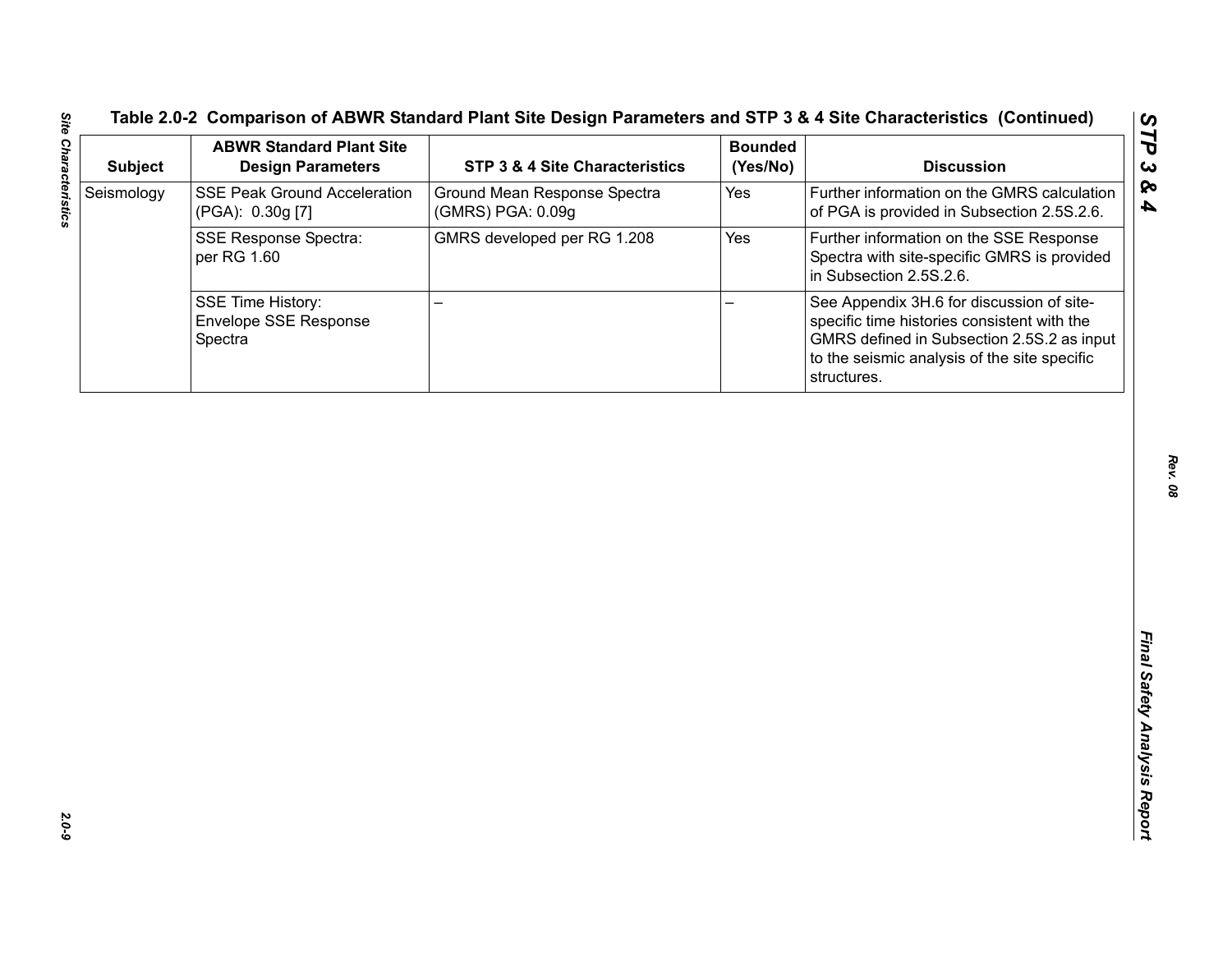| <b>Subject</b>                     | <b>ABWR Standard Plant Site</b><br><b>Design Parameters</b>         | STP 3 & 4 Site Characteristics                                                         | <b>Bounded</b><br>(Yes/No) | <b>Discussion</b>                                                                                                                                                                                                                                                                                                                                                                                                                                                                                                                                                                                                                                                                                                                                                                                                                                                                                                                                                                                                                                                                                                                                                                                                                                                                                                                                                           |
|------------------------------------|---------------------------------------------------------------------|----------------------------------------------------------------------------------------|----------------------------|-----------------------------------------------------------------------------------------------------------------------------------------------------------------------------------------------------------------------------------------------------------------------------------------------------------------------------------------------------------------------------------------------------------------------------------------------------------------------------------------------------------------------------------------------------------------------------------------------------------------------------------------------------------------------------------------------------------------------------------------------------------------------------------------------------------------------------------------------------------------------------------------------------------------------------------------------------------------------------------------------------------------------------------------------------------------------------------------------------------------------------------------------------------------------------------------------------------------------------------------------------------------------------------------------------------------------------------------------------------------------------|
| Hazards in<br><b>Site Vicinity</b> | Site Proximity Missiles and<br>Aircraft:<br>$\leq 10^{-7}$ per year | Site Proximity:<br>Missiles - None<br>Aircraft hazard 1.09 x 10 <sup>-7</sup> per year | <b>No</b>                  | An evaluation of the aircraft hazards that<br>could impact the STP site was conservatively<br>estimated at 1.09 x $10^{-7}$ as discussed in<br>Subsection 2.2S.2.7.2. When estimating the<br>number of operations along the nearest<br>airway to the STP site (V-70), the number of<br>operations at each of the airports-Palacios<br>Municipal Airport, and Scholes International<br>Airport (the terminal points of airway V-70)-<br>were equally divided among the airways for<br>each airport to determine the potential<br>number of operations along the V-70 airway.<br>This is a very conservative assumption since<br>general aviation aircraft mainly fly under<br>Visual Flight Rules or Instrument Flight Rules<br>condition and under new Federal Aviation<br>Administration regulations, most commercial<br>and military aircraft will fly point-to-point<br>rather than in specific airways.<br>Thus, because of the inherent conservatism<br>in the aircraft accident analysis, the<br>estimated aircraft hazard of 1.09 x $10^{-7}$ is<br>within the order of magnitude of $10^{-7}$ and<br>meets the intent of the criteria specified in<br>RG 1.206 and NUREG-0800, Section<br>3.5.1.6.<br>No other hazards in the STP site vicinity<br>were identified that could approach a<br>frequency of 10 <sup>-7</sup> per year as discussed in<br>Section 2.2S. |
|                                    | Toxic Gases:<br>None                                                | None                                                                                   | Yes                        | Further information on toxic gases is<br>provided in Subsection 2.2S.3.                                                                                                                                                                                                                                                                                                                                                                                                                                                                                                                                                                                                                                                                                                                                                                                                                                                                                                                                                                                                                                                                                                                                                                                                                                                                                                     |
|                                    | Volcanic Activity:<br>None                                          | None                                                                                   | Yes                        | Further information on volcanic activity is<br>discussed in Subsection 2.5S.1.                                                                                                                                                                                                                                                                                                                                                                                                                                                                                                                                                                                                                                                                                                                                                                                                                                                                                                                                                                                                                                                                                                                                                                                                                                                                                              |

Site Characteristics *Site Characteristics*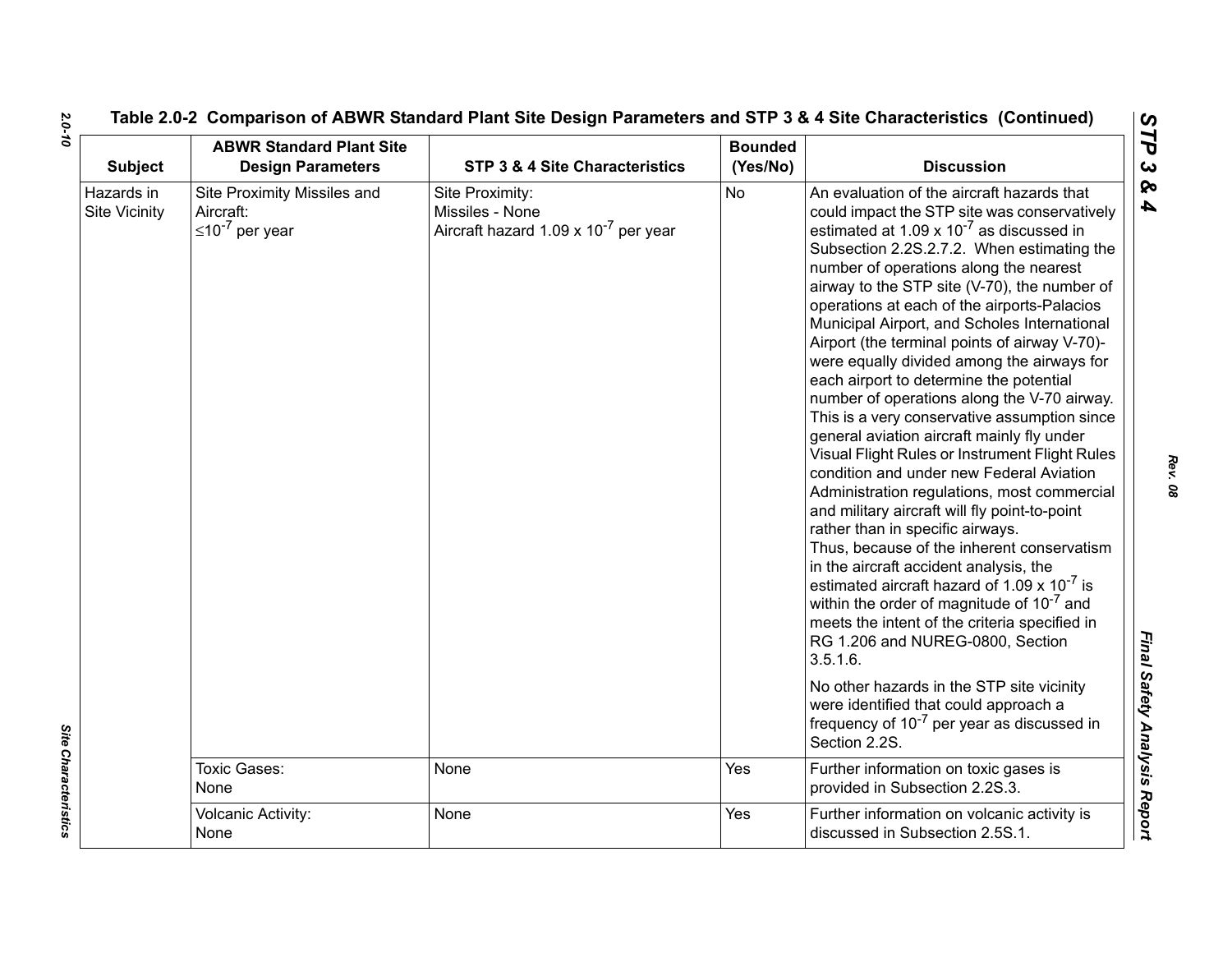| <b>Subject</b>                         | <b>ABWR Standard Plant Site</b><br><b>Design Parameters</b>                                             | STP 3 & 4 Site Characteristics                                                                                                                                                                                                                                                                                                                                                                                                                                                                                                         | <b>Bounded</b><br>(Yes/No) | <b>Discussion</b>                                                                                                                                                                                                                                                                                                                                                                                                                                                                                                                                                                                                                                                             |
|----------------------------------------|---------------------------------------------------------------------------------------------------------|----------------------------------------------------------------------------------------------------------------------------------------------------------------------------------------------------------------------------------------------------------------------------------------------------------------------------------------------------------------------------------------------------------------------------------------------------------------------------------------------------------------------------------------|----------------------------|-------------------------------------------------------------------------------------------------------------------------------------------------------------------------------------------------------------------------------------------------------------------------------------------------------------------------------------------------------------------------------------------------------------------------------------------------------------------------------------------------------------------------------------------------------------------------------------------------------------------------------------------------------------------------------|
| Exclusion<br>Area<br>Boundary<br>(EAB) | An area whose boundary has a<br>$\gamma$ /Q less than or equal to 1.37 x<br>$10^{-3}$ s/m <sup>-3</sup> | $2.74E-04s/m3$                                                                                                                                                                                                                                                                                                                                                                                                                                                                                                                         | Yes                        | Further information on the EAB is provided in<br>Subsection 2.3S.4.                                                                                                                                                                                                                                                                                                                                                                                                                                                                                                                                                                                                           |
| Dispersion                             | Meteorological   Maximum 2-hour 95% EAB:<br>1.37x10-3 s/m <sup>3</sup>                                  | $1.62E - 04s/m^{3[10]}$<br>2.74 x $10^{-4}$ s/m <sup>3[10]</sup>                                                                                                                                                                                                                                                                                                                                                                                                                                                                       | Yes                        | Further information on $\chi$ /Q values is provided<br>in Subsection 2.3S.4.                                                                                                                                                                                                                                                                                                                                                                                                                                                                                                                                                                                                  |
| $(\chi/Q)$                             | Maximum 2-hour 95% LPZ:<br>4.11x10 <sup>-4</sup> s/m <sup>3</sup>                                       | 3.99E-05s/m <sup>3[11]</sup><br>5.27 x 10 <sup>-5</sup> s/m <sup>3[11]</sup>                                                                                                                                                                                                                                                                                                                                                                                                                                                           | Yes                        |                                                                                                                                                                                                                                                                                                                                                                                                                                                                                                                                                                                                                                                                               |
|                                        | Maximum annual average (8760<br>hour) LPZ:<br>$1.17x10^{-6}$ s/m <sup>3</sup>                           | 7.09E-07s/ $\overline{m^3}$                                                                                                                                                                                                                                                                                                                                                                                                                                                                                                            | Yes                        |                                                                                                                                                                                                                                                                                                                                                                                                                                                                                                                                                                                                                                                                               |
|                                        | wind per Subsection 3.3.1.1.                                                                            |                                                                                                                                                                                                                                                                                                                                                                                                                                                                                                                                        |                            | [1] 50-year recurrence interval; value to be utilized for design of non-safety-related structures only; corresponds to a wind velocity (3-second gust) of 203 km/h                                                                                                                                                                                                                                                                                                                                                                                                                                                                                                            |
| [3]<br>$\lceil 5 \rceil$<br>[6]        | subsection 3.3.1.1.<br>At foundation level of the reactor and control buildings.                        | Source Publication HMR No. 52. Maximum short term rate: 16.3 cm/5 min per Subsection 2.4S.2.3.1.<br>missile of a size sufficient to just pass through any openings in protective barriers. These missiles consists of an 1800-kg automobile, a 125-kg, 20-cm<br>basis tornado. The first two missiles are assumed to impact at normal incidence, the last to impinge upon openings in the most damaging directions.<br>This is the minimum shear wave velocity at low strains after the soil property uncertainties have been applied. |                            | [2] 100-year recurrence interval; value to be utilized fo design for safety-related structures only; corresponds to a wind velocity (3-second gust) of 224 km/h per<br>Maximum value for 1 hour over 2.6 km <sup>2</sup> probable maximum precipitation (PMP) with ratio of 5 minutes to 1 hour PMP of 0.32 as found in National Weather<br>[4] Spectrum I missiles consist of a massive high-kinetic energy missile that deforms on impact, a rigid missile to test penetration resistance, and a small rigid<br>diameter armor piercing artillery shell, and a 2.54-cm diameter solid steel sphere, all impacting at 35% of the maximum horizontal wind speed of the design |
|                                        |                                                                                                         | minimum shear wave velocity requirement will be justified by site-specific soil structure interaction analysis.                                                                                                                                                                                                                                                                                                                                                                                                                        |                            | [6a] Shear wave velocities at multiple depths below the foundation of seismic Category I structures are less than 305 m/s (1,000 ft/sec). The deviations from the                                                                                                                                                                                                                                                                                                                                                                                                                                                                                                             |
| $[7]$                                  | Free-field, at plant grade elevation.                                                                   |                                                                                                                                                                                                                                                                                                                                                                                                                                                                                                                                        |                            |                                                                                                                                                                                                                                                                                                                                                                                                                                                                                                                                                                                                                                                                               |
| [8]<br>[9]                             | winter temperature of 2.1°C dry bulb.                                                                   | Probable maximum flood level (PMF), as defined in ANSI/ANS-2.8, "Determining Design Basis Flooding at Power Reactor Sites."                                                                                                                                                                                                                                                                                                                                                                                                            |                            | Non-safety-related HVAC systems are designed based on outdoor summer temperatures of 32.8°C dry bulb and 26.3°C wet bulb (coincident) and outdoor                                                                                                                                                                                                                                                                                                                                                                                                                                                                                                                             |
|                                        | sector value at the EAB.                                                                                | [10] $1.62 \times 10^{-4}$ s/m <sup>3</sup> is the PAVAN generated 2-hour 5.0% overall site value at the EAB; 2.74 x 10 <sup>-4</sup> s/m <sup>3</sup> is the PAVAN generated 2-hour 0.5% maximum                                                                                                                                                                                                                                                                                                                                      |                            | [11] $3.99 \times 10^{-5}$ s/m <sup>3</sup> is the PAVAN generated 2-hour 5.0% overall site value at the LPZ; 5.27 x 10 <sup>-5</sup> s/m <sup>3</sup> is the PAVAN generated 2-hour 0.5% maximum sector                                                                                                                                                                                                                                                                                                                                                                                                                                                                      |

- 
- 
- 

*STP 3 & 4*